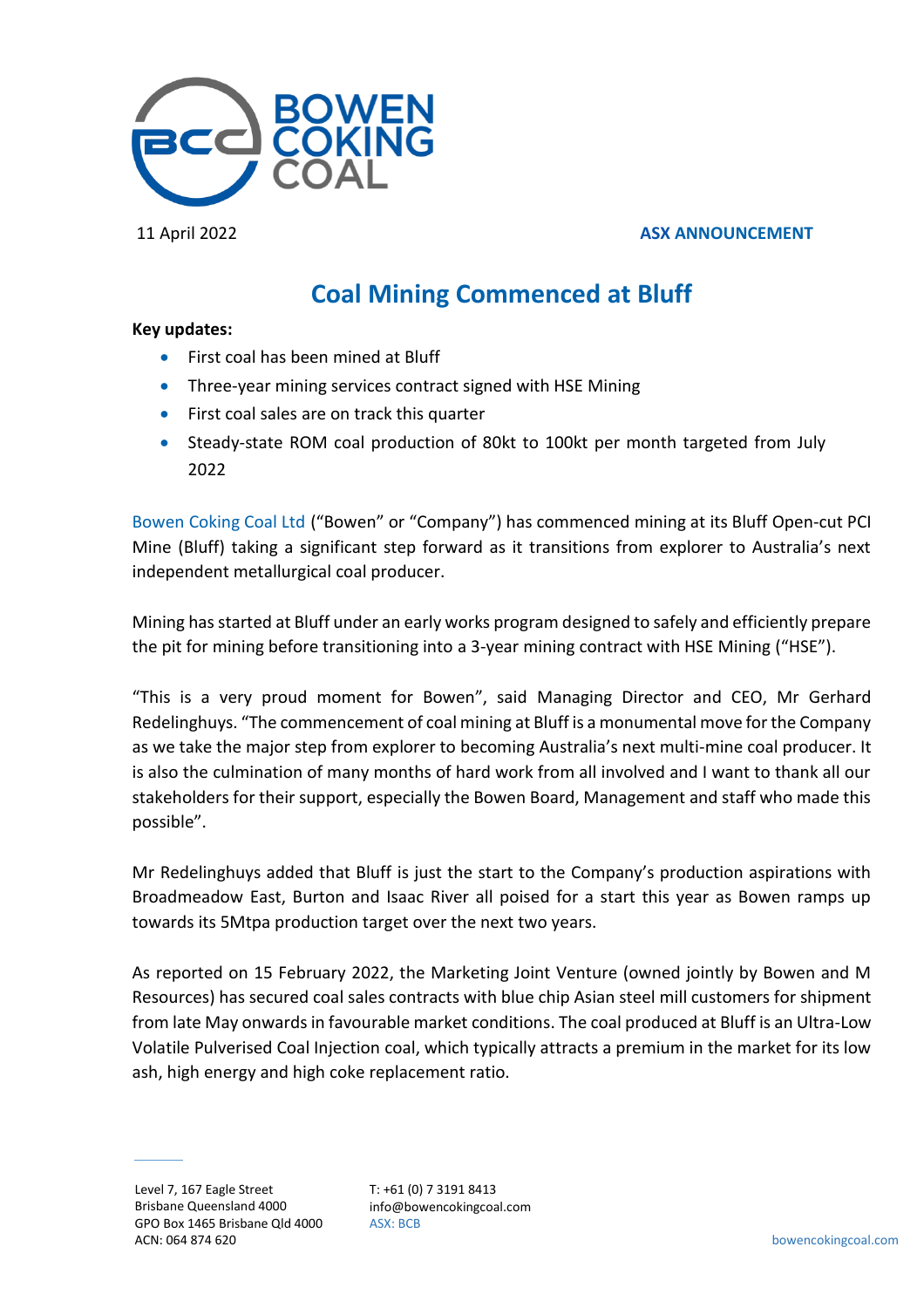

Mining operations have commenced with two excavator fleets utilising a 600t Liebherr R-996 excavator for bulk overburden removal and a 250t Hitachi EX-2500 excavator for additional overburden removal and coal mining. Initial coal mining is occurring within the existing pit utilising the EX-2500 whilst the R-996 is removing overburden to extend the pit along strike in a southerly direction. Previous impediments on southerly mining have been removed after Bowen paid the full \$9.9m environmental bond to Queensland Treasury, in favour of the Department of Environment and Science ("DES"). Coal is being extracted during this ramp-up phase with steady state Run-of-Mine (ROM) production of 80kt to 100kt per month targeted by the end of July 2022, representing an annualised production rate of between 1Mtpa and 1.2Mtpa ROM  $^1$ .



*Figure 1. First coal mined at Bluff mine*

<sup>&</sup>lt;sup>1</sup> See ASX Release 26 October 2021 Option to acquire Bluff Mine. BCB confirms in accordance with Listing Rule 5.19.2 that all material assumptions underpinning the production target and corresponding forecast financial information continue to apply and have not materially changed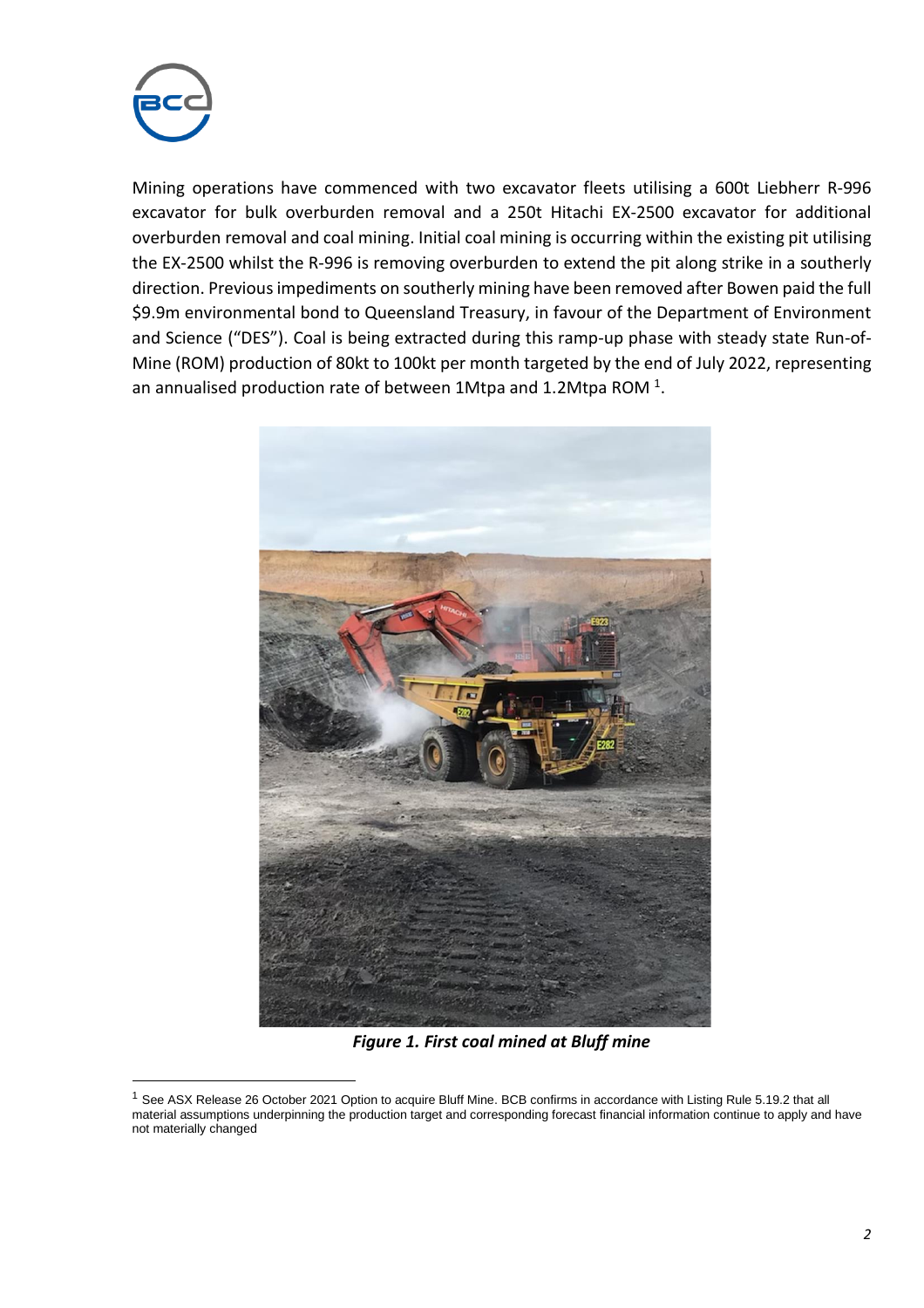

Following recent heavy rains late last year, water management is a critical part of the process to ensure timely access to some areas containing remnant coal in the bottom of the pit. The Company has implemented comprehensive water management strategies to de-water the pit in a safe and responsible way, which includes a new temporary water storage dam within a future mining area.

As part of the Early Works Program, the Company has moved the ROM pad further away from the lease boundary to reduce noise and dust impacts on the community.



*Figure 2. Additional water storage being developed*

# **HSE Mining Contract**

HSE Mining ("HSE") is well known in the Queensland coal industry, and has recently provided services for the BHP Mitsubishi Alliance (BMA) at its Saraji mine and also for BHP Mitsui Coal at its South Walker Creek mine. The Company entered into a three year contract (extendable to four years at the Company's election) with HSE to operate the Bluff mine, using their own equipment, staff, systems and procedures under the strategic direction of Bowen. The agreement contains customary terms and conditions for coal mining contracts.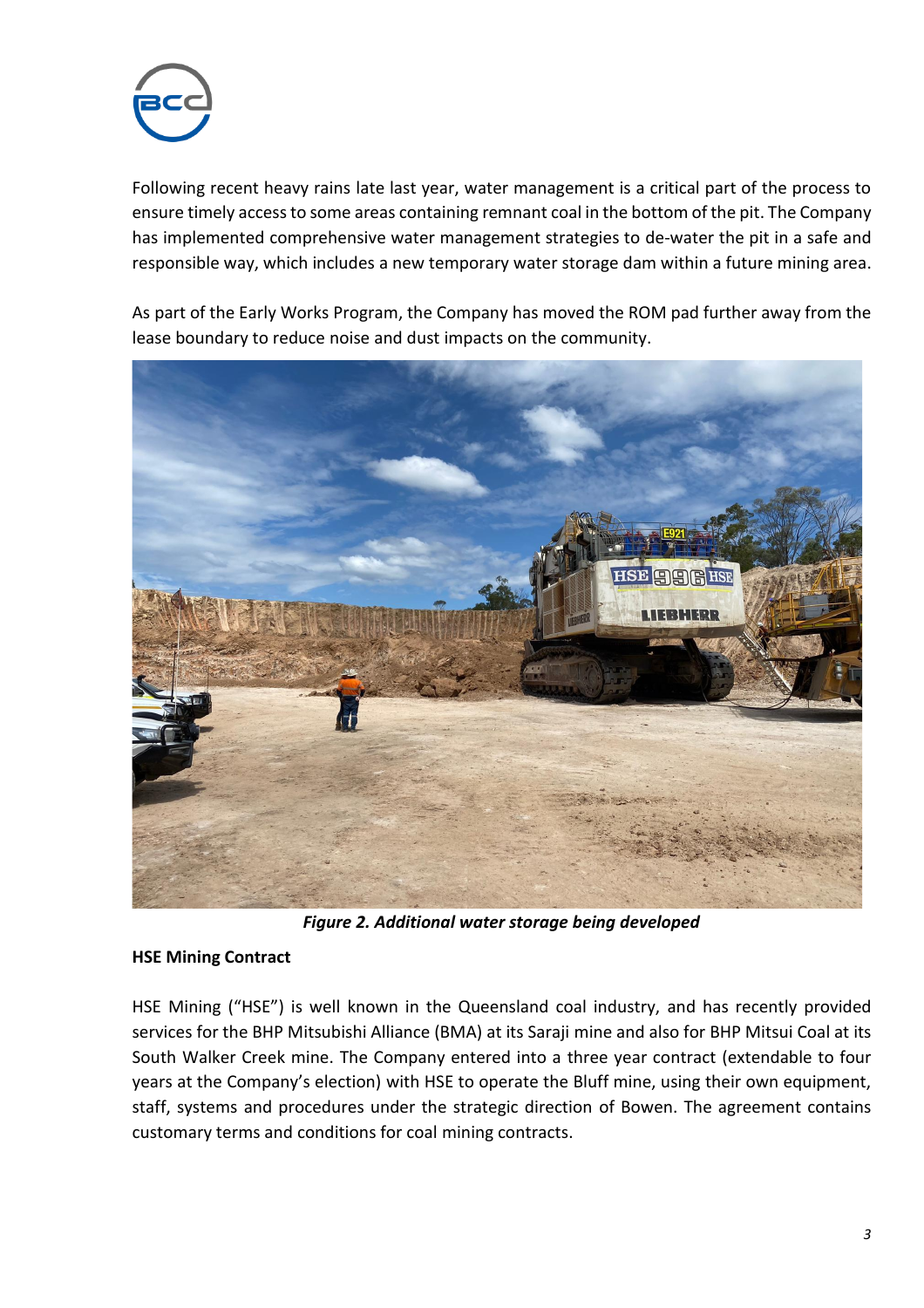

The recent increase in crude oil prices, coupled with increased labour cost has transpired through the tender process and is expected to result in a 10% to 15% increase in the production costs (excluding royalties) as foreseen in the concept study, whilst still within the +/- 30% accuracy levels stated<sup>1</sup>. However, the increase in the planned production cost is not considered to materially impact the short to medium term margins in this higher sales price environment. Ultra-Low Volatile PCI (Platts symbol MCLVA00) traded over US\$365/t on 7 April 2022. The Company is continuing to optimise the mine plan, including the investigation of additional extraction of low-cost coal via auger mining.

Pat Kelly, Chief Operating Officer of HSE commented "*HSE congratulates BCC on the redevelopment of the Bluff Coal Project and very much looks forward to working with the BCC team over the coming years"*

## **The Board of the Company has authorised the release of this announcement to the market.**

## **For further information please contact:**

| Gerhard Redelinghuys     | Sam Aarons         |
|--------------------------|--------------------|
| <b>Managing Director</b> | Investor Relations |
| +61 (07) 3191 8413       | +61 418 906 621    |

#### **About Bowen Coking Coal**

Bowen Coking Coal Ltd is a Queensland based coking coal exploration Company with advanced exploration and development assets. The Company owns Broadmeadow East (100%), Isaac River (100%), Cooroorah (100%), Hillalong (90%) and Comet Ridge (100%) coking coal projects in the world-renowned Bowen Basin in Queensland, Australia. Bowen is also a joint venture partner with Stanmore Coal Limited in the Lilyvale (15% interest) and Mackenzie (5% interest) coking coal projects. The Company is currently in the process of acquiring 90% of the Lenton Joint Venture which owns the Lenton Project and the Burton Mine in the northern Bowen Basin. The highly experienced Board and management aim to grow the value of the Company's coking coal projects to benefit shareholders by leveraging innovation and maximising the assets and network of the team. An aggressive exploration and development program underpins the business strategy.

#### **Competent Person Statement**

The information in this announcement that relates to the Bluff coal deposit (ML80194), are based on information compiled and reviewed by Mr Troy Turner, who is a Member of the Australian Institute of Mining & Metallurgy. Mr Turner, Managing Director and a fulltime employee of Xenith Consulting Pty Ltd, has sufficient experience that is relevant to the styles of mineralisation under consideration and to the activity which he is undertaking to qualify as a Competent Person as defined in the 2012 Edition of the "Australasian Code for Reporting of Exploration Results, Mineral Resources and Ore Reserves". Mr Turner consents to the inclusion in the report of the matters based on his information in the form and context in which it appears.